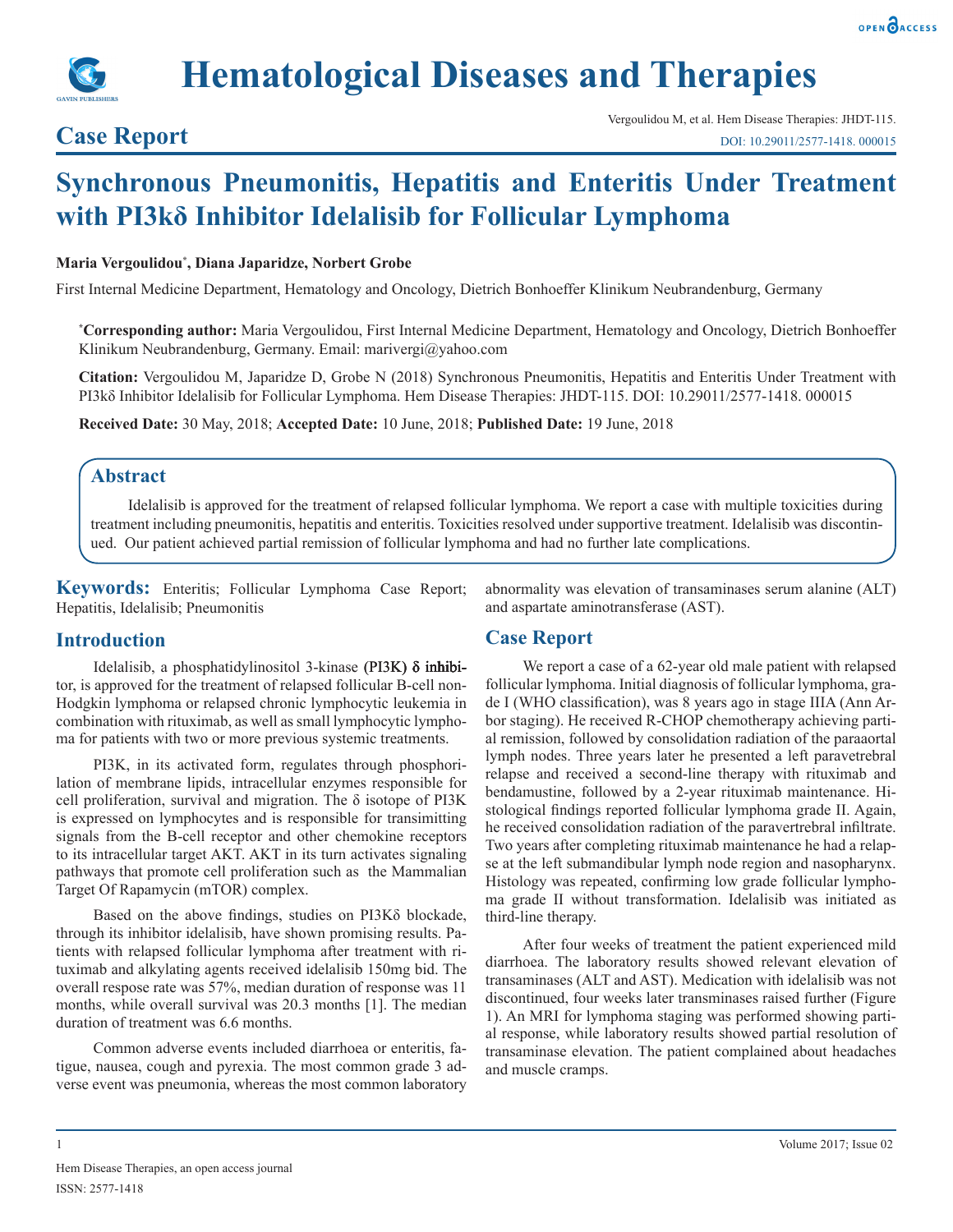**Citation:** Vergoulidou M, Japaridze D, Grobe N (2018) Synchronous Pneumonitis, Hepatitis and Enteritis Under Treatment with PI3kδ Inhibitor Idelalisib for Follicular Lymphoma. Hem Disease Therapies: JHDT-115. DOI: 10.29011/2577-1418. 000015



**Figure 1:** Elevation of transaminases (ALAT: serum alanine, ASAT: aspartate aminotransferase). Normal range 0,17-0,85 μmol/l.

During the fourth month of treatment the patient reported intermittent fever and coughing. Saturation was not restricted. Chest CT-scan revealed signs of pnemonitis (Figure 2) such as interstitial infiltrates. As respiratory symptoms slowly resolved, diarrhoea and fever developed, accompanied by skin rash. The patient was admitted in the hospital and administered supportive care consisting of intravenous fluids and topical steroids for the skin rash. His symptoms resolved completely. Idelalisib was discontinued after an overall period of 6 months on treatment. Radiological findings showed a significant benefit with partial response of follicular lymphoma.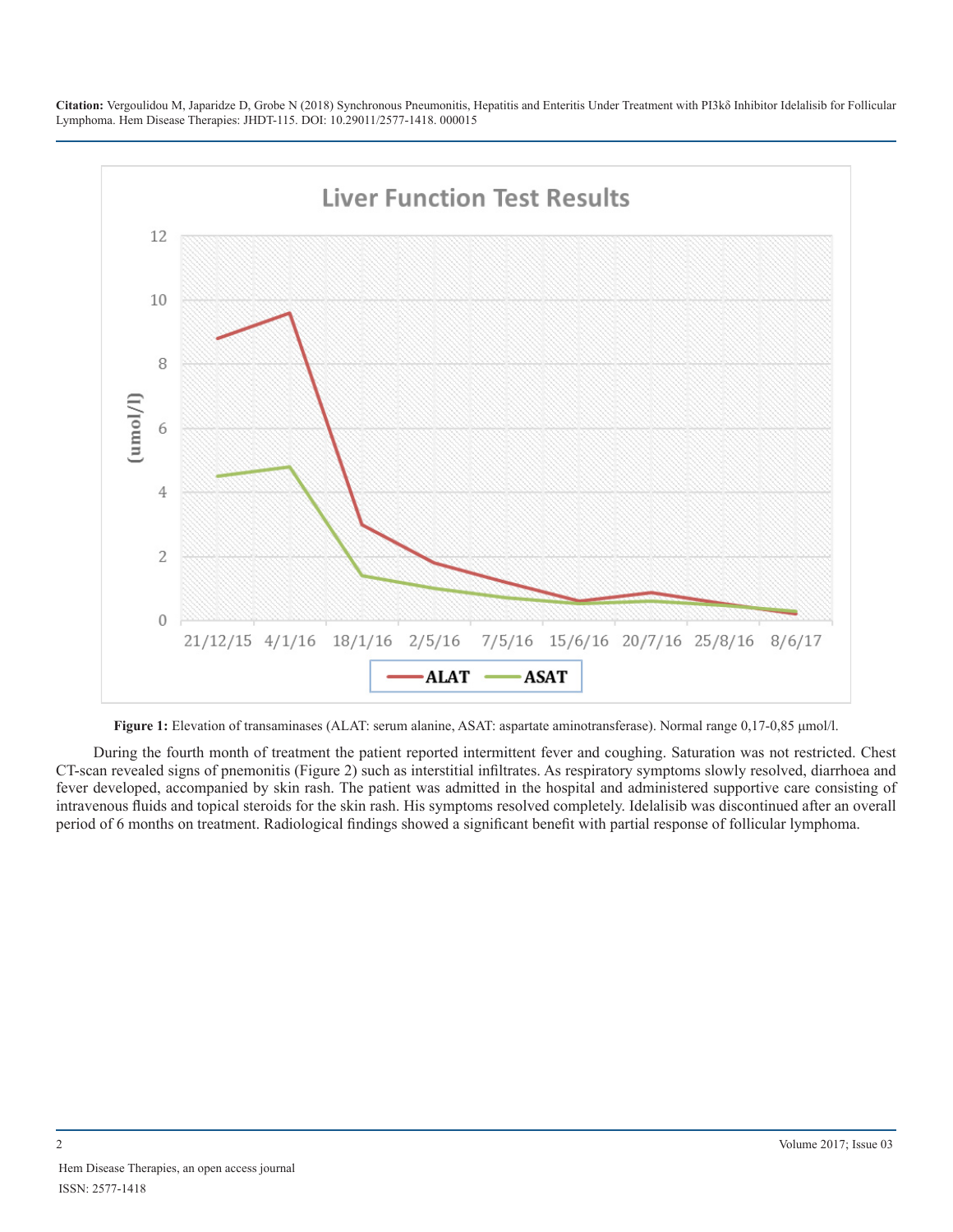**Citation:** Vergoulidou M, Japaridze D, Grobe N (2018) Synchronous Pneumonitis, Hepatitis and Enteritis Under Treatment with PI3kδ Inhibitor Idelalisib for Follicular Lymphoma. Hem Disease Therapies: JHDT-115. DOI: 10.29011/2577-1418. 000015



**Figure 2:** Chest CT showing interstitial infiltrates and bilateral basal ground-glass opacities (upper image) and their resolution after a 3-month period (lower image).

#### **Discussion**

Treatment with idelalisib has set a new standard for patients with relapsed follicular lymphoma. The mechanism of action is selective for lymphocytes and highly effective. Nevertheless, frequent side effects include pneumonitis, asymptomatic elevation of transaminases often referred as hepatitis, as well as enteritis. The exact pathogenetic mechanism of these side effects has not yet been fully explained.

The development of pneumonitis should be suspected when patients report coughing or dyspnoea, when hypoxia or desaturation is measured or when interstitial infiltrates appear in chest-CT scan. The appropriate treatment consists of steroids [2].

Hepatotoxicity or hepatitis characterized by elevation of transaminases, often asymptomatic, is commonly referred as transaminitis. Elevations of ALT and AST can reach up to >5x the Upper Limit of Normal (ULN). The majority of patients temporary interrupted idelalisib, but were able to resume treatment. It is recommended to monitor ALT and AST every 2 weeks for the first 3 months, then every 4 weeks for the next 3 months and afterwards once every 1-3 months. Elevation 3-5 of ULN should be monitored but idelalisib can be continued, between 5 and 20 of ULN treatment should be interrupted and resumed at lower dose, whereas greater than 20 ULN treatment should be permanently interrupted [3].

Gastrointestinal toxicity in form of diarrhoea or enteritis presented in the literature at a median time of 1.9 months. Although grade 1/2 diarrhoea seem to appear earlier (1,5 months) and respond good to loperamide, grade 3/4 usually develop later (7,1 months) and should be treated with budenoside and steroids. On both cases presence of infectious agents or other causes of diarrhoea should be excluded in advance [3].

Duration of treatment for our patient was similar to published data. Our patient achieved partial remission, which was held up to date, 2 years after treatment initiation.

Although the above toxicities as well as their appropriate treatment have been well described, this is the first case where all 3 common toxicities occurred synchronously. As treatment with idelalisib becomes popular, monitoring for toxicities and specific treatment should be prompt.

### **Acknowledgements:** None.

**Funding sources:** None.

# **Author Contributions**

Conceived and designed the experiments: MV. Analysed the data: MV, DJ. Wrote the first draft of the manuscript: MV. Contributed to the writing of the manuscript: MV, DJ, NG. Agree with manuscript results and conclusions: MV, DJ, NG. Jointly developed the structure and arguments for the paper: MV, DJ, NG. Made critical revisions and approved final version: MV, NG. All authors reviewed and approved of the final manuscript.

# **Disclosures and Ethics**

As a requirement of publication author(s) have provided to the publisher signed confirmation of compliance with legal and ethical obligations including but not limited to the following: authorship and contributorship, conflicts of interest, privacy and confidentiality and (where applicable) protection of human and animal research subjects. The authors have read and confirmed their agreement with the ICMJE authorship and conflict of interest criteria. The authors have also confirmed that this article is unique and not under consideration or published in any other publication, and that they have permission from rights holders to reproduce any copyrighted material. Any disclosures are made in this section. The external blind peer reviewers report no conflicts of interest.